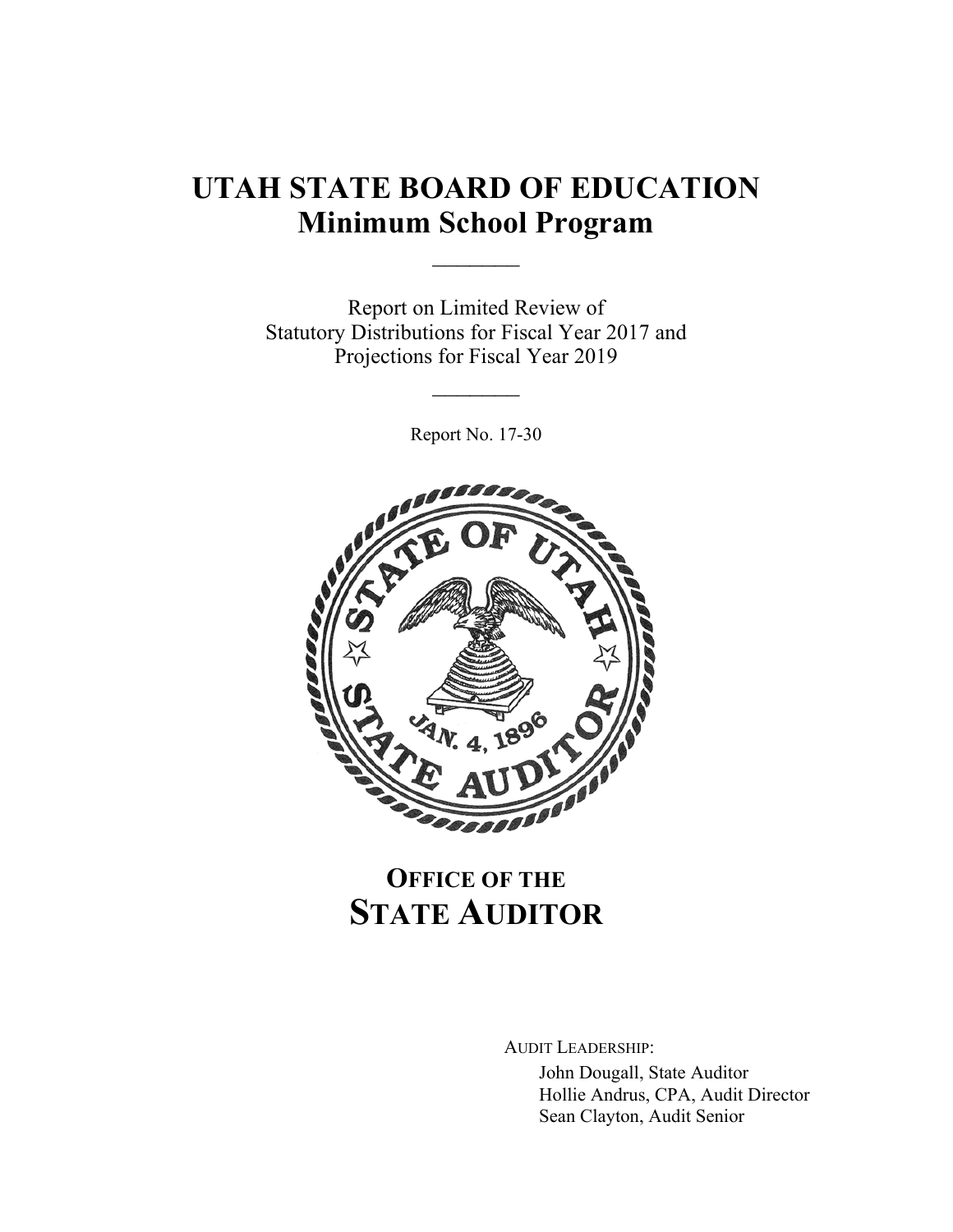### **UTAH STATE BOARD OF EDUCATION**

**Minimum School Program**

Statutory Distributions for Fiscal Year 2017 and Projections for Fiscal Year 2019

### **TABLE OF CONTENTS**

| AUDITOR'S REPORT ON LIMITED REVIEW OF STATUTORY DISTRIBUTIONS                                   | Page         |
|-------------------------------------------------------------------------------------------------|--------------|
| for Fiscal Year 2017 and Projections for Fiscal Year 2019<br><b>FINDING AND RECOMMENDATION:</b> |              |
| INCORRECT MINIMUM SCHOOL PROGRAM FUNDING CALCULATIONS FOR<br>CONVERTED CHARTER SCHOOLS          |              |
| <b>RESPONSE FROM USBE</b>                                                                       | Attachment A |
|                                                                                                 |              |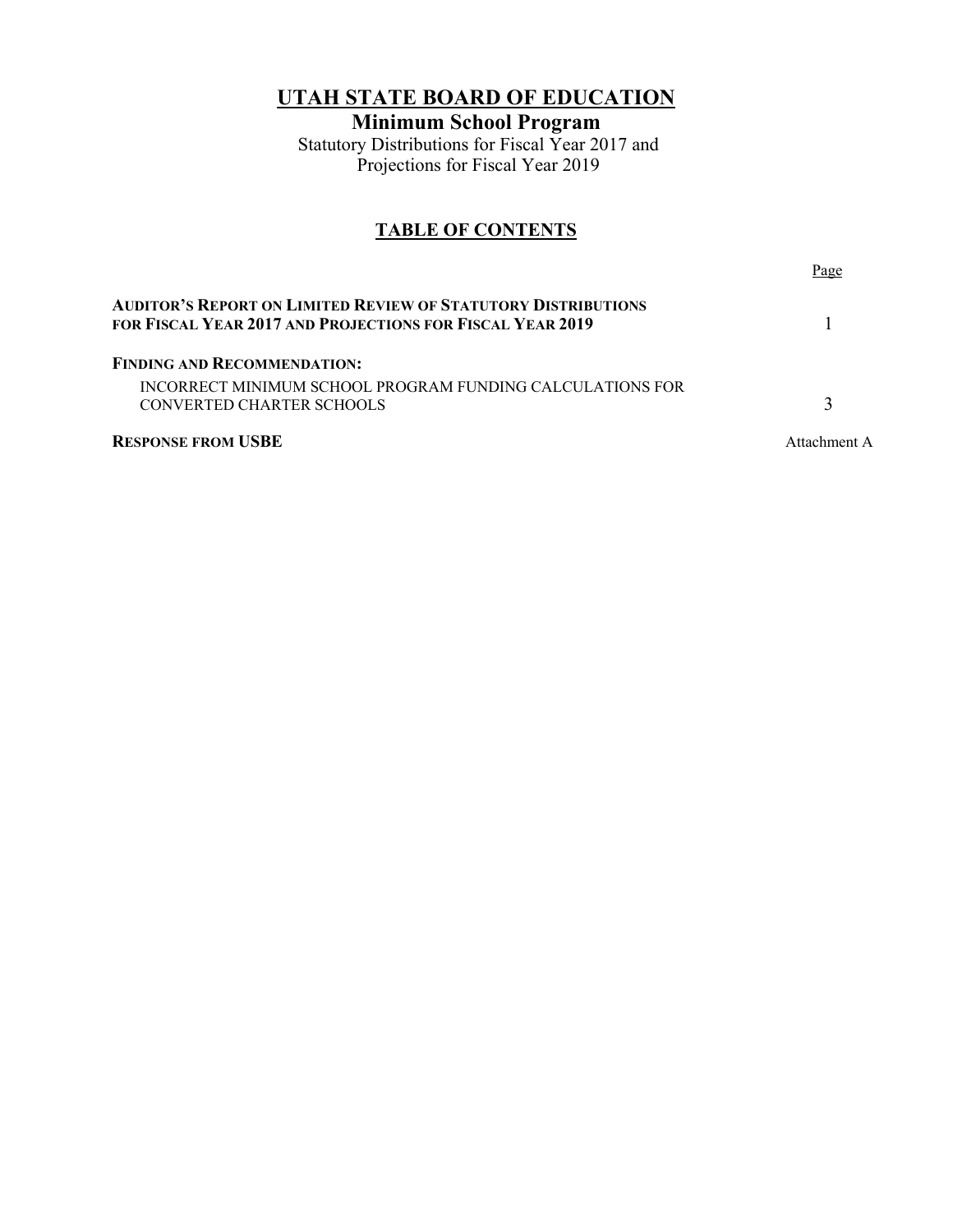

**OFFICE OF THE STATE AUDITOR**

March 2, 2018

To the Members of the Utah State Board of Education and Audit Committee and Sydnee Dickson, State Superintendent of Public Instruction Utah State Board of Education

We have performed a limited review of the application of Minimum School Program (MSP) statutory distribution formulas and allocations to school districts and charter schools. The procedures described below were applied to certain aspects of compliance for the MSP Fiscal Year 2017 (FY17) Final Report and the MSP Fiscal Year 2019 (FY19) Legislative Budget Projections. We performed the following procedures at the State Board of Education for a sample of school districts and charter schools:

- 1. We reviewed the MSP FY17 Final Report for eight programs to ensure that the allocations to school districts and charter schools for each selected program were made in compliance with the related statute and did not exceed amounts allowable by law. The programs selected were as follows:
	- Grades K-12
	- Special Education Add-on WPU's
	- Professional Staff
	- Career & Technical Education District Add-on
	- Class Size Reduction
	- Enhancement for At-Risk Students
	- K-3 Reading Improvement Program
	- Teacher Supplies and Materials

We found USBE improperly calculated FY17 MSP funding for converted charter schools (see attached Finding and Recommendation).

- 2. We reviewed the MSP FY19 Legislative Budget Projections for four programs to ensure that the projections of the allocations to school districts and charter schools for each selected program were made in compliance with the related statute and were reasonable. The programs selected were as follows:
	- Grades K-12
	- Professional Staff
	- Career & Technical Education District Add-on
	- Class Size Reduction

We found no exceptions in the projections of allocations to school districts and charter schools resulting from the above procedures.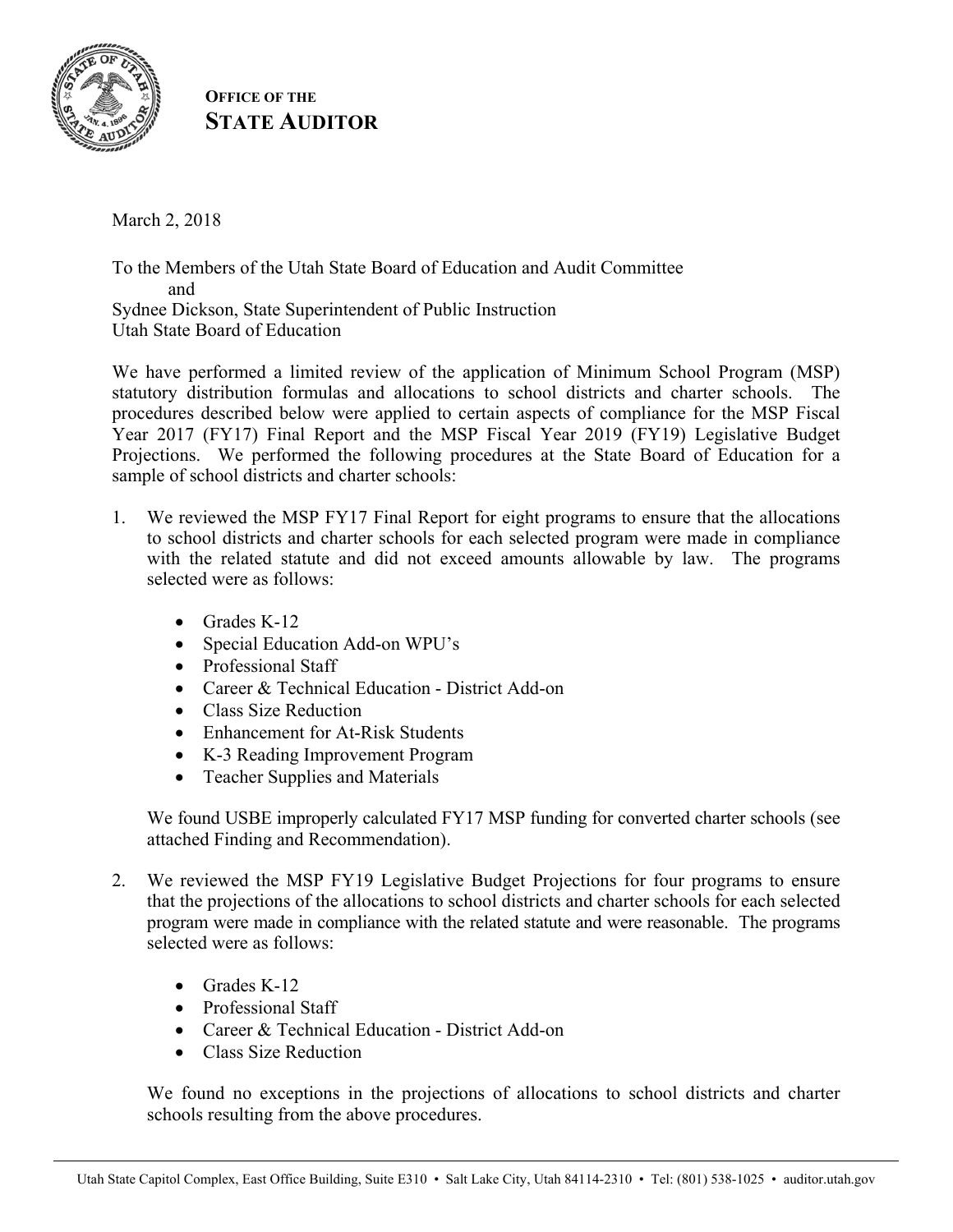Our procedures were more limited than would be necessary to express an audit opinion on compliance. Accordingly, we do not express an opinion. Alternatively, we have identified the procedures we performed. Had we performed additional procedures, matters might have come to our attention that would have been reported to you.

This report is a matter of public record and its distribution is not limited. We appreciate the courtesy and assistance extended to us by the personnel of the State Board of Education during the course of the review, and we look forward to a continuing professional relationship. If you have any questions, please contact me.

Sincerely,

Hellie Andrub

Hollie Andrus, CPA Audit Director 801-801-0467 handrus@utah.gov

cc: Scott Jones, Deputy State Superintendent, Utah State Board of Education Natalie Grange, Associate Superintendent of Public Instruction, Utah State Board of Education Debbie Davis, Director of Internal Audit, Utah State Board of Education Kristen Cox, Executive Director, Governor's Office of Management and Budget Jonathan Ball, Director, Office of Legislative Fiscal Analyst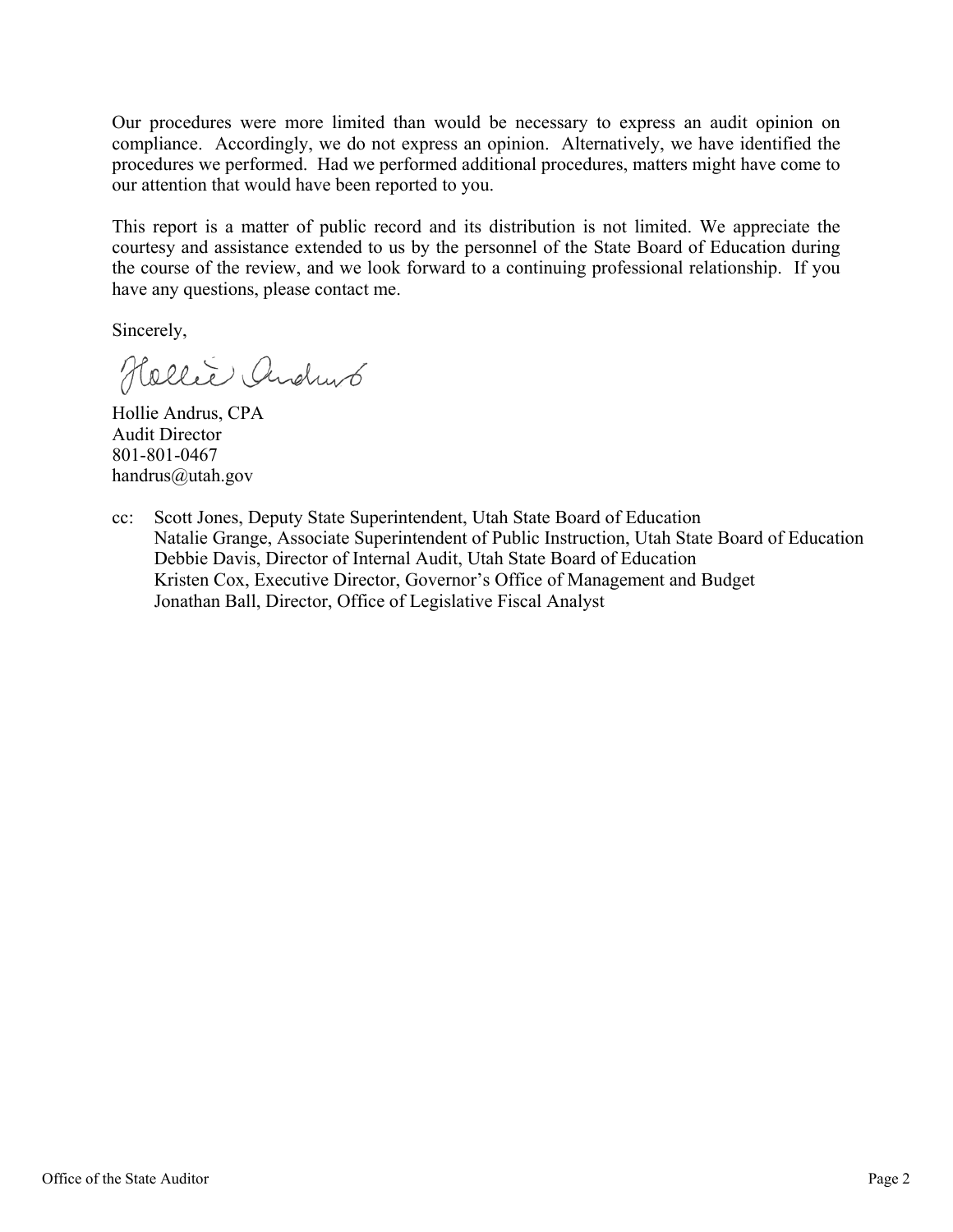## **FINDING AND RECOMMENDATION**

### **INCORRECT MINIMUM SCHOOL PROGRAM FUNDING CALCULATIONS FOR CONVERTED CHARTER SCHOOLS**

The Utah State Board of Education (USBE) currently uses the same methodology applicable to all charter schools to calculate Minimum School Program Funding for charter schools that have either converted from district schools or operate in district facilities without paying "reasonable rent." *Utah Code* 53A-1-513-2(b), by pointing to *Utah Code* 53A-1a-515(3), authorizes such charter schools to receive funding through the school district on the same basis as received prior to conversion to a charter school or on the same basis that other district schools receive funding (for those charter schools not paying reasonable rent). As of June 30, 2017, 8 charter schools have either converted from district schools or operated in district facilities without paying reasonable rent. However, USBE calculated these schools' funding using the methodology applicable to traditional charter schools. USBE should comply with *Utah Code* by allocating funding for such charter schools as outlined in statute. Failure to comply with state law in funding public education may result in these charter schools being improperly funded, potentially causing other charter schools or school districts to receive less funding.

### **Recommendation:**

**We recommend USBE: 1) comply with** *Utah Code* **53A-1a-513(2)(b) and 53A-1a-515 (3) for funding of certain charter schools or obtain a legislative waiver in regards to the applicable statutes and 2) correct the affected allocations for such charter schools.** 

*Response from USBE:* 

*See Attachment A*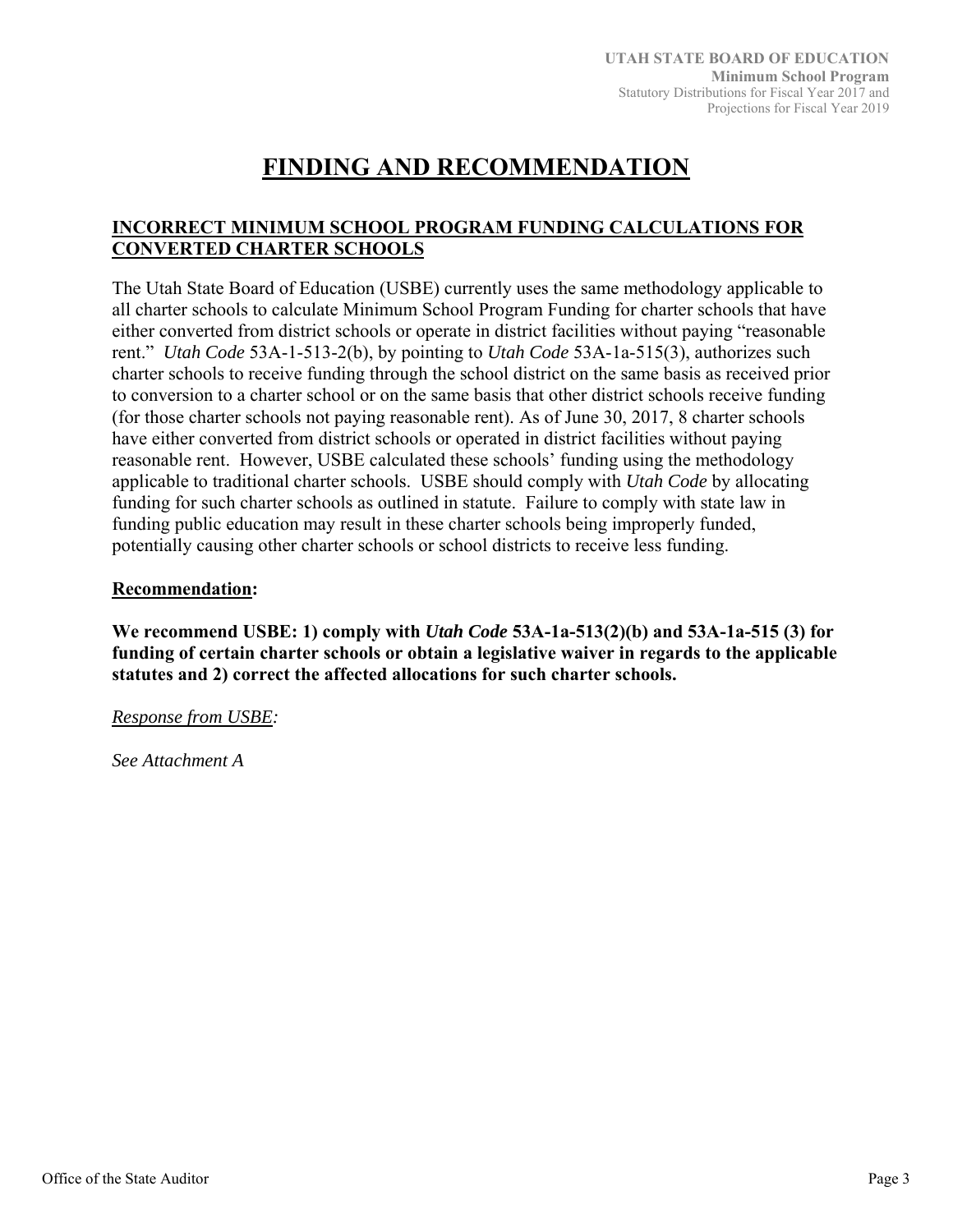

### UTAH STATE BOARD OF EDUCATION

Mark Huntsman, Chair

Brittney Cummins, First Vice Chair Alisa Ellis, Second Vice Chair

Laura Belnap Michelle Boulter Janet A. Cannon Lisa Cummins

Jennifer Graviet Linda B. Hansen Carol Barlow Lear Scott B. Neilson

Kathleen Riebe Spencer F. Stokes Terryl Warner Joel Wright

Sydnee Dickson, State Superintendent of Public Instruction Lorraine Austin, Board Secretary

February 28, 2018

Hollie Andrus, CPA Office of the Utah State Auditor Utah State Capitol Complex East Office Building, Suite E310 P.O. Box 143210 Salt Lake City, UT 84114-2310

Dear Ms. Andrus:

The Utah State Board of Education (USBE) received your request for responses to the finding noted during the FY2017 USBE Single Audit number 2017-30. We appreciate the opportunity to respond to the finding.

### **Finding 1 Incorrect Minimum School Program Funding Calculations for Converted Charter Schools**

*View of Responsible Officials:* The USBE concurs with this finding.

The USBE concurs that current statute 53G-5-305 outlines a separate funding formula for charters that are authorized by a local school board. The USBE acknowledges the finding of the Office of the State Auditor (OSA) that the USBE is not calculating the Minimum School Program funding differently or separately for converted Charter Schools. USBE staff cannot find documentation of processes followed to establish "reasonable rent" when charter schools were originally authorized/converted as far back as 2003.

The USBE is presently seeking modification to this section of code through legislation that will eliminate the requirement to apply this funding methodology. If legislation does not pass during the 2018 session the USBE will continue to study the code, define the standard by which the calculations will occur, and continue to seek legislative change. We will provide updates to our board and your office on our progress.